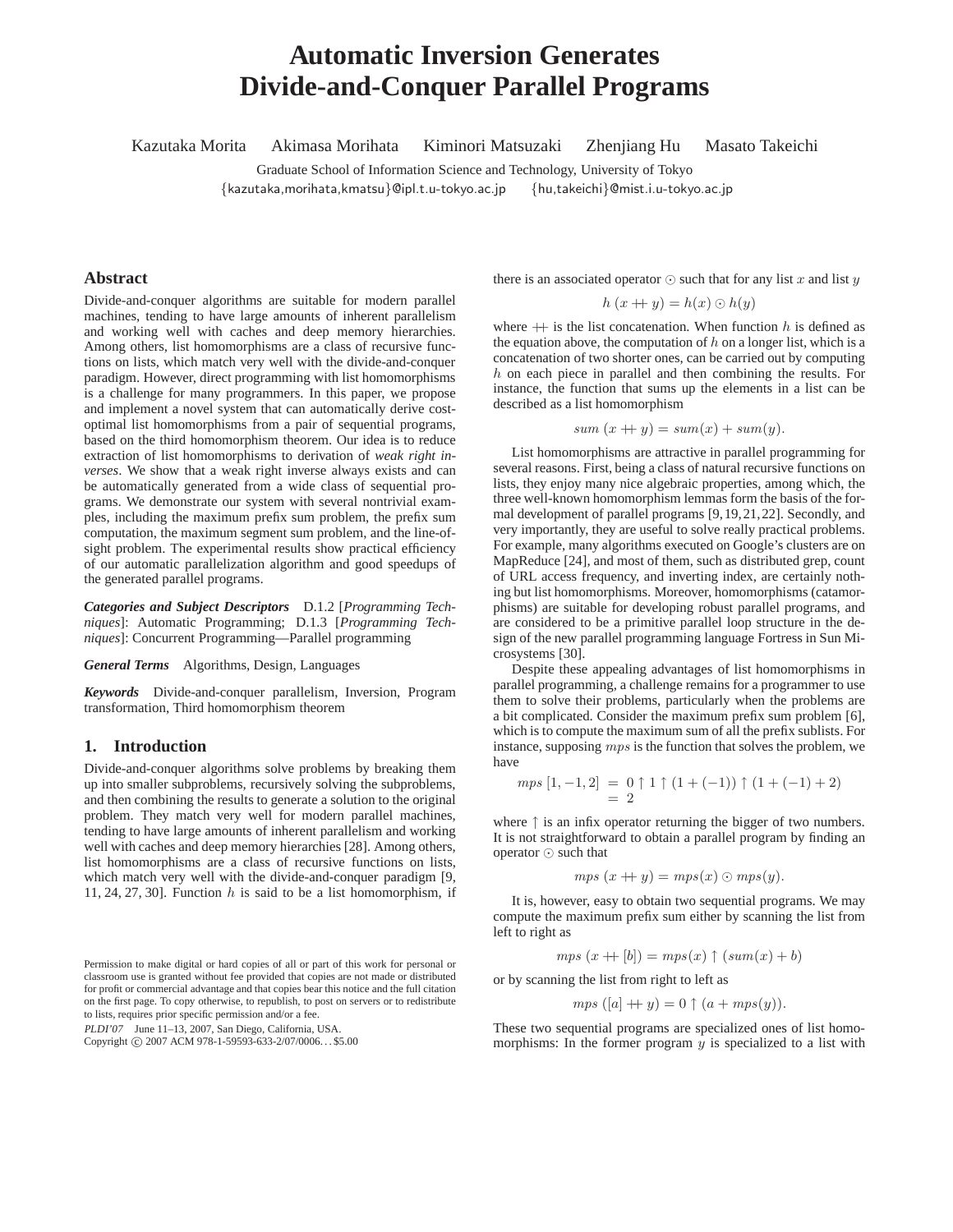a single element  $b$ , and in the latter program  $x$  is specialized to a list with a single element  $a$ . This ease of sequential programming suggests us to look into possibilities of obtaining list homomorphisms from sequential programs. Noticing that not every sequential program can be parallelized, that is, not all functions can be described as list homomorphisms (in fact mps cannot be a list homomorphism), it is important to clarify under what condition list homomorphisms exist and can be automatically derived.

Interestingly, in the context of list homomorphisms, there is a famous theorem, called *the third homomorphism theorem*, which says that

*if* two *sequential programs in some specific form exist in solving a problem, then there must exist a list homomorphism that solves the problem too.*

This theorem suggests a new parallel programming paradigm, that is, developing a parallel program with a list homomorphism from a pair of sequential ones. Although this theorem gives a necessary and sufficient condition for the existence of list homomorphisms, it mentions nothing of how to construct them. In fact, it remains open whether there is a general and automatic way to extract an efficient list homomorphism from two sequential programs [15].

In this paper, we propose a novel approach to automatic derivation of cost-optimal list homomorphisms from a wide class of sequential programs. Our idea is to reduce automatic extraction of list homomorphisms to automatic derivation of *a weak right inverse* of a function. We show that a weak right inverse always exists and can be automatically generated for a wide class of sequential functions. As will be seen later, this new approach is applicable to many nontrivial examples, including the maximum prefix sum problem [6, 14, 15], the prefix sum computation [6], the maximum segment sum problem [3], and the line-of-sight problem [6].

Our main contribution can be summarized as follows.

- We design a new automatic parallelization algorithm based on the third homomorphism theorem, by reformalizing the third homomorphism theorem with *the weak right inverse* and generating parallel programs by deriving weak right inverses. The optimization procedure in the algorithm plays an important role in making parallelized programs be efficient.
- We define a language in which users can describe sequential programs for solving various kinds of problems on lists. It is guaranteed that under a reasonable condition an efficient parallel program can be automatically derived from a pair of sequential programs in the language.
- We have implemented the new automatic parallelization algorithm, and tested the generated parallel programs using the SkeTo parallel programming environment, which directly supports parallel programming with map and reduce (two special cases of list homomorphisms.) The experimental results show practical efficiency of our automatic parallelization algorithm and good speedups of the generated parallel programs. This indicates the promise of our new approach.

The rest of this paper is organized as follows. In Section 2, we briefly explain the base theory used in our parallelization framework, our parallel computation patterns, and the third homomorphism theorem. In Section 3, we define the new concept of the weak right inverse. In Section 4, we describe our automatic parallelization algorithm: we explain the source language we deal with, the algorithm to derive a weak right inverse, which is the core part of our parallelization algorithm, and the optimization algorithm for the derived programs. We discuss the implementation issues and show experimental results, together with several application examples in Section 5, and discuss the extensions of our technique and related work in Section 6. We conclude the paper in Section 7.

# **2. Basic Theory of List Homomorphisms**

In this section, we briefly explain the base theory of our parallelization framework, our parallel computation pattern, and the third homomorphism theorem that gives a necessary and sufficient condition for the existence of list homomorphisms.

#### **2.1 Notations on Functions and Lists**

Our notations are basically based on the functional programming language Haskell [5]. Functional application is denoted by a space and an argument may be written without brackets. Thus  $f_a$  means  $f(a)$ . Functions are curried, i.e. functions take one argument and return a function or a value, and the function application associates to the left. Thus  $f$  a b means  $(f \, a)$  b. Infix binary operators will often be denoted by ⊕, ⊗, ⊙. Functional application binds stronger than any other operators, so f  $a \oplus b$  means  $(f \ a) \oplus b$ , but not  $f(a \oplus b)$ . A functional composition is denoted by a centered circle  $\circ$ . By definition,  $(f \circ g) x = f(g x)$ . A functional composition is an associative operator. The identity function is denoted by id. The operator  $\triangle$  is for tupling two functions, defined by

$$
(f \triangle g) a = (f a, g a).
$$

The operator ↑ expresses the operation that computes the maximum, and is defined as

$$
x \uparrow y = \text{if } (x \ge y) \text{ then } x \text{ else } y.
$$

Lists are (nonempty) finite sequences of values of the same type. A list is either a singleton or a concatenation of two lists. We denote [a] for a singleton list with element a, and  $x+y$  for a concatenation of two lists  $x$  and  $y$ . The concatenation operator is associative. Lists are destructed by pattern matching.

#### **2.2 Leftwards, Rightwards, and List Homomorphisms**

One point of our parallelization method lies in good capture of the structure of recursive computation. We classify most of the list manipulation computation into three classes, namely rightwards functions, leftwards functions, and list homomorphisms [4].

**Definition 2.1** (Leftwards function)**.** Function h is *leftwards* if it is defined in the following form with function f and operator  $\oplus$ .

$$
\begin{array}{ll} h [a] \\ h\left([a] \right.+x\right) = a \oplus h x \end{array}
$$

That is, a leftwards function iterates the computation by sequentially scanning the list from right to left.  $\Box$ 

**Definition 2.2** (Rightwards function)**.** Function h is *rightwards* if it is defined in the following form with function f and operator  $\otimes$ .

$$
\begin{array}{ll}\nh[a] & = f a \\
h(x + [a]) & = h x \otimes a\n\end{array}
$$

That is, a rightwards function iterates the computation by sequentially scanning the list from left to right. п

**Definition 2.3** (List homomorphism [4])**.** Function h is a *list homomorphism* ([f, ⊙]), where  $\odot$  is an associative operator, if it is defined in the following divide-and-conquer form.

$$
h [a] = f a
$$
  
\n
$$
h (x + y) = h x \odot h y
$$

Leftwards and rightwards functions have good correspondence to usual sequential programs, while list homomorphisms can be seen as a general form for efficient divide-and-conquer parallel computation on list: If a function is a list homomorphism then its result does not depend on the place where the input list is split, because the operator ⊙ is associative.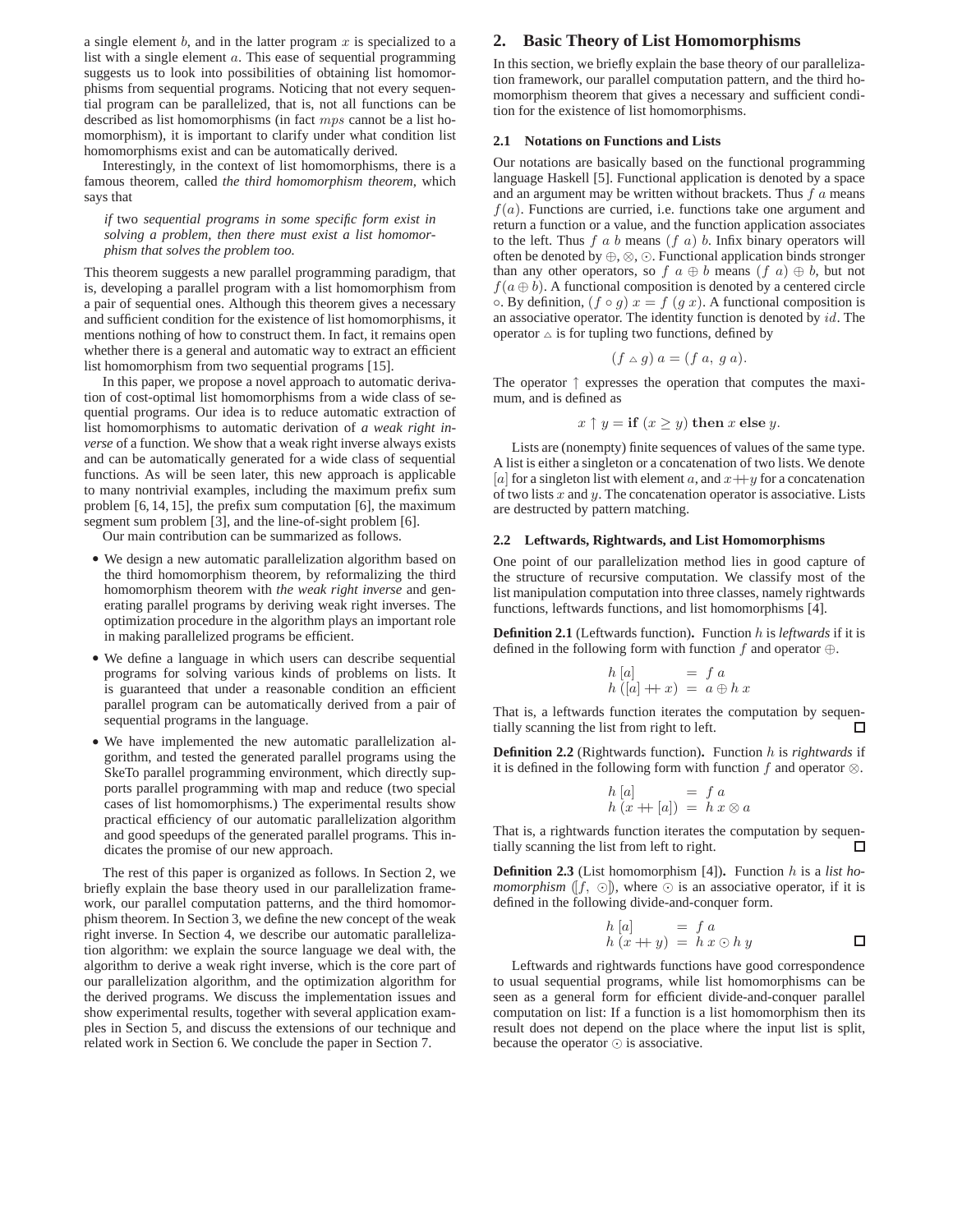## **2.3 Parallel Skeletons**

List homomorphisms play a central role in skeletal parallel programming [8, 27], in which users are provided with a fixed set of parallel computation patterns (skeletons) to write parallel programs. The following four parallel skeletons, namely map, reduce, and two scans, are considered to be the most fundamental to describe parallel computation on lists.

Map is the operator that applies a function to every element in a list. Informally, we have

map 
$$
f[x_1, x_2,...,x_n] = [f x_1, f x_2,...,f x_n].
$$

If f uses  $O(1)$  computation time, then  $map$  f can be implemented using  $O(1)$  parallel time.

Reduce is the operator that collapses a list into a single value by repeated application of an associative binary operator. Informally, for associative binary operator ⊙, we have

$$
reduce\ (\odot)\ [x_1, x_2, \ldots, x_n] = x_1 \odot x_2 \odot \cdots \odot x_n.
$$

If  $\odot$  uses  $O(1)$  computation time, then *reduce* ( $\odot$ ) can be implemented using  $O(\log n)$  parallel time.

In fact, we can express every instance of list homomorphisms by map with reduce.

$$
([f, \odot]) = reduce(\odot) \circ map f
$$

Therefore, list homomorphisms can be efficiently implemented by map and reduce.

Scanl is the operator that accumulates all intermediate results for computation of reduce from left to right. Informally, for associative binary operator ⊙, we have

$$
scal\left(\odot\right)[x_1,x_2,\ldots,x_n]=[x_1,x_1\odot x_2,\ldots,x_1\odot x_2\odot\cdots\odot x_n].
$$

The dual operator *scanr* is to scan a list from right to left. If  $\odot$ uses  $O(1)$  computation time, both scanl  $(\odot)$  and scanr  $(\odot)$  can be implemented using  $O(log n)$  parallel time.

Scans have a strong relationship with list homomorphisms. Consider the functions inits and tails, for computing all the prefix sublists and the postfix sublists of a list, respectively.

$$
inits [x_1, x_2, \dots, x_n] = [[x_1], [x_1, x_2], \dots, [x_1, x_2, \dots, x_n]]
$$
  
*tails*  $[x_1, x_2, \dots, x_n] = [[x_1, x_2, \dots, x_n], \dots, [x_{n-1}, x_n], [x_n]]$ 

Then, scans can be defined in terms of map, reduce, inits, and tails.

$$
scanl(\odot) = map (reduce(\odot)) \circ inits
$$
  
scanr(\odot) = map (reduce(\odot)) \circ tails

This implies that computation patterns of  $map$  (reduce  $(\odot)$ )∘inits and map (reduce  $(\odot)$ )  $\circ$  tails can be efficiently computed in parallel. This fact will be useful to parallelize sequential programs that use accumulation parameters.

Our objective is to derive programs written by parallel skeletons from usual sequential programs.

#### **2.4 Third Homomorphism Theorem**

When writing a program in terms of list homomorphisms or parallel skeletons, the most difficult step is to find the associative binary operator. *The third homomorphism theorem* [16] is the theorem that gives a necessary and sufficient condition for the existence of the associative binary operator.

**Theorem 2.1** (Third homomorphism theorem [16])**.** Function h can be described as a list homomorphism, if and only if it can be defined by both leftwards and rightwards functions. That is, there exists associative operator  $\odot$  and function f such that

$$
h = (f, \odot)
$$

if and only if there exist  $f, \oplus$ , and  $\otimes$  such that

$$
h [a] = f a
$$
  
\n
$$
h ([a] + x) = a \oplus h x
$$
  
\n
$$
h (x + |a|) = h x \otimes a.
$$

**Corollary 2.2** ([16]). If function  $h$  can be defined as both leftwards and rightwards functions, and if there is function g satisfying  $h \circ$  $g \circ h = h$ , then there exists an associative binary operator  $\odot$  such that the following equation holds.

$$
h (x + y) = h x \odot h y
$$
  
where  $a \odot b = h (g a + g b)$ 

 $\Box$ 

It is worth noting that the third homomorphism theorem only shows the existence of a list homomorphism. We need an automatic method to derive such list homomorphisms, which is the main topic of this paper.

# **3. Weak Right Inverse**

In this section, we introduce the basic concept of *weak right inverses*, which play a very important role in construction of our parallelization algorithm in Section 4.

**Definition 3.1** (Weak right inverse). Function  $g$  is a weak right inverse of function  $f$ , if  $g$  satisfies

$$
\forall b \in \text{range}(f), \ g \ b = a \Rightarrow f \ a = b
$$

where  $\text{range}(f)$  denotes the range of the function f.

Compared with the standard right inverse, the above  $g$  is weak in the sense that the domain of  $g$  can be larger than the range of f. In other words,  $g$  is a right inverse of  $f$  only if the domain of  $g$  is within the range of the original function  $f$ . Unlike inverses, any function has one or many weak right inverses. Consider the weak right inverse of sum. Each function that returns a list whose sum is equal to the input value is a weak right inverse of sum. For instance, each of the following functions is a weak right inverse of sum.

$$
g_1 a = [a] g_2 a = [a - 1, 1] g_3 a = [1, 2, a - 3] g_4 a = [a/2, a/2].
$$

While a function may have many weak right inverses, there exists at least one weak right inverse for any function.

**Lemma 3.1.** At least one weak right inverse exists for any function.

*Proof.* Let  $f$  be a function. We define function  $g$  by returning one of those x that satisfies  $f(x) = y$  for an input y. This g is obviously a weak right inverse from the definition. Therefore, a weak right inverse exists for any function. П

For notational convenience, we write  $f^{\circ}$  to denote a weak right inverse of function f. Below we give more examples, where sort is a function for sorting the elements of a list.

$$
sum^{\circ} a = [a]
$$
  
sort<sup>°</sup> x = x  
(map f)<sup>°</sup> x = map f<sup>°</sup> x

Weak right inverses are useful for parallelization, because of the following lemma.

**Lemma 3.2.** Let f be a function. The following property holds for a weak right inverse  $f^{\circ}$ .

$$
f\circ f^\circ \circ f = f
$$

*Proof.* By the definition of the weak right inverse, we know that for any *b* in the range of *f*, if  $f^{\circ} b = a$  then  $f a = b$ . So  $(f \circ f^{\circ}) b$  $= f(f^{\circ} b) = f a = b$ , and thus  $f \circ f^{\circ} \circ f = f$  holds.  $\Box$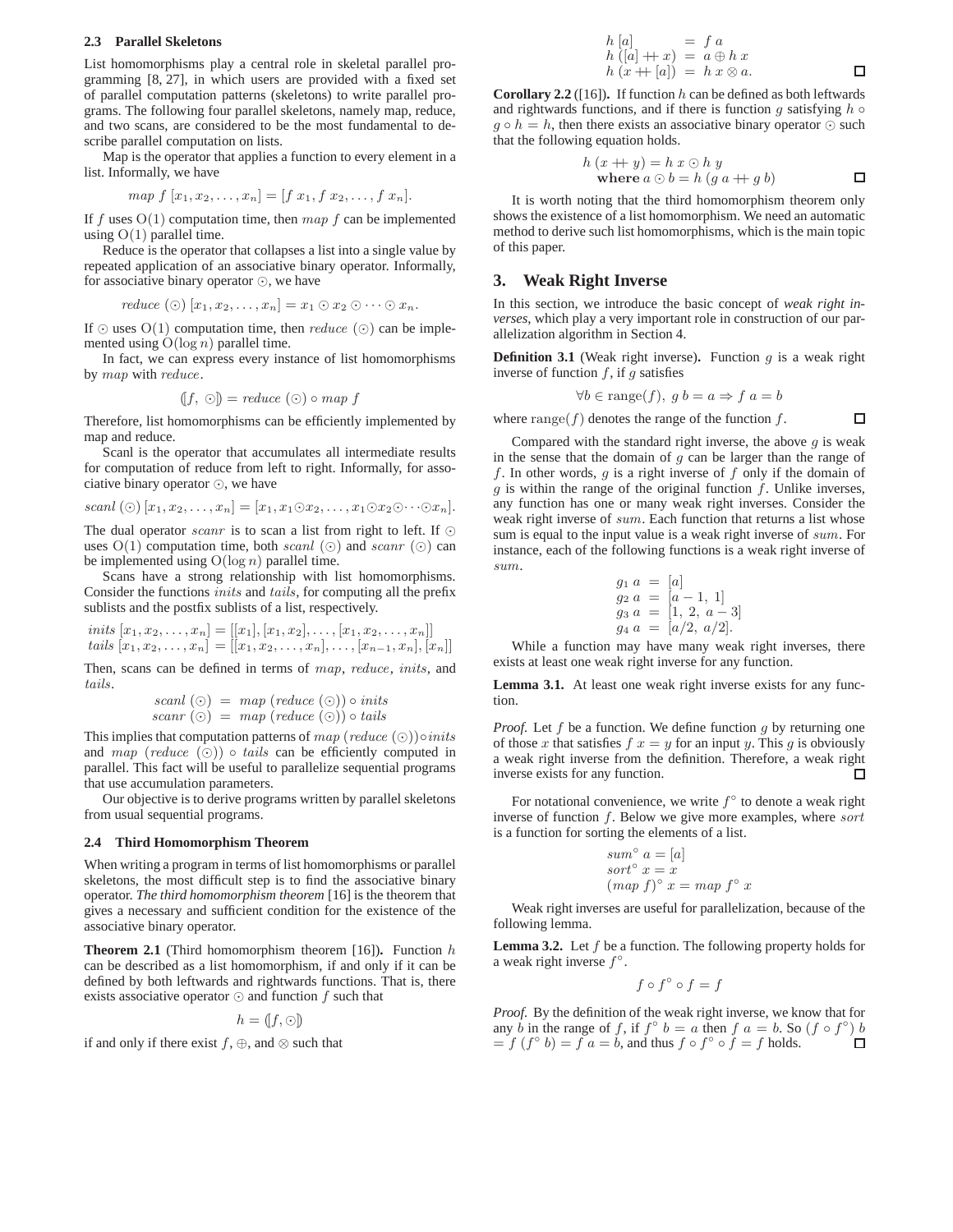Recall Corollary 2.2, which says that an associative operator for parallel computation can be derived if function  $q$  satisfying  $f \circ g \circ f = f$  exists. Now, by Corollary 2.2 and Lemma 3.2, we have the following parallelization theorem.

**Theorem 3.3** (Parallelization with weak right inverse)**.** If function  $h$  is both leftwards and rightwards, then

$$
h = (f, \odot)
$$
  
where  $f a = h [a]$   
 $a \odot b = h (h^{\circ} a + h^{\circ} b)$ 

holds.

Theorem 3.3 shows that, when the function  $h$  is leftwards and rightwards, we can obtain the definition of the list homomorphism of  $h$ , provided that we have a weak right inverse of  $h$ .

**Example 3.1.** Let us see how Theorem 3.3 works. Function sum is leftwards and rightwards:

$$
sum [a] = a
$$
  
\n
$$
sum ([a] + x) = a + sum x
$$
  
\n
$$
sum (x + |a|) = sum x + a
$$

so sum can be defined in the form of the list homomorphism according to the third homomorphism theorem. Unlike the third homomorphism theorem that helps little in deriving the list homomorphism for sum, Theorem 3.3 shows us a way to go. As seen before, we have obtained sum<sup>o</sup>  $a = [a]$ , so we can derive the following list homomorphism:

sum = 
$$
(f, \odot)
$$
  
where  $f a = a$   
 $a \odot b = a + b$ 

by two calculations, sum  $[a] = a$  and sum  $(sum^{\circ} a + \text{sum}^{\circ} b) =$  $sum ([a] + [b]) = a + b.$ 

**Example 3.2.** As a more involved example, consider the maximum prefix sum problem, which we introduced in the introduction.

We start with a quick but incorrect derivation of a list homomorphism for *mps*. Noticing that  $mps° a = [a]$ , one may calculate as follows:

$$
a \odot b = mps (mps^{\circ} a + mps^{\circ} b)
$$
  
= mps ([a] + [b])  
= 0 \uparrow a \uparrow (a + b)

and conclude (see Theorem 3.3) that  $mps(x + y) = mps(x)$ mps y. This derived homomorphism is actually incorrect, because  $mps$  [1, -2, 2, 1] should be 2, but  $mps$  [1, -2]  $\odot mps$  [2, 1] gives 3. The problem in this derivation is in its wrong application of Theorem 3.3; it did not check whether the function can be written by both leftwards and rightwards functions, which is required by the theorem. In fact, mps is leftwards:

$$
mps ([a] + x) = 0 \uparrow (a + mps x)
$$

but it is not rightwards in the sense that there does not exist ⊗ such that  $mps(x + |a|) = mps \ x \otimes a$ . However, it can be defined rightwards if the auxiliary function sum is allowed to be used:

$$
mps (x + [a]) = mps x \uparrow (sum x + a)
$$

This suggest us to consider tupling of the two functions. In fact, the tupled function ( $mps \triangle sum$ ) is both leftwards and rightwards:

$$
(mps \triangle sum) [a] = (a \uparrow 0, a)
$$
  
\n
$$
(mps \triangle sum) ([a] + x) = a \oplus (mps \triangle sum) x
$$
  
\n
$$
(mps \triangle sum) (x + [a]) = (mps \triangle sum) x \otimes a
$$
  
\nwhere  $a \oplus (p, s) = (0 \uparrow (a + p), a + s)$   
\n
$$
(p, s) \otimes a = (p \uparrow (s + a), s + a)
$$

To derive the list homomorphic form of  $(mps \triangle sum)$  by Theorem 3.3, we need to find a weak right inverse of  $(mps \triangle sum)$ ,



**Figure 1.** Parallelization framework.

namely  $(mps \triangle sum)^{\circ}$ , which should take a pair of two values  $(p, s)$ , and output a list whose maximum prefix sum must be p and whose sum must be s. That is,

$$
(mps \triangle sum)^{\circ} (p, s) = x
$$
  
such that  $mps x = p \triangle sum x = s$ .

Derivation of  $(mps \triangle sum)^\circ$  is not obvious at all, which will be studied in the next section. П

# **4. Automatic Parallelization Algorithm**

Theorem 3.3 indicates that in order to obtain a list homomorphism, it is sufficient to derive its weak right inverse. In this section, we propose a novel parallelization algorithm based on this observation. With our parallelization algorithm, users can obtain efficient parallel programs for free, by focusing only on the development of a pair of sequential programs.

# **4.1 Overview**

 $\Box$ 

Figure 1 shows the framework of our parallelization algorithm. It accepts a sequential program as input, which may contain a list of functions that are both leftwards and rightwards, derives weak right inverses of the functions in the input, and generates a parallel program composed by parallel skeletons.

#### **Input: Sequential Programs**

The input to our parallelization algorithm is a sequential program that describes computation on lists. Different from the other parallelizing tools, our algorithm requires each function in the input to be implemented by a pair of sequential functions that perform computation by scanning lists leftwards and rightwards respectively. This requirement is to guarantee the existence of parallel programs.

To see concretely what the input sequential programs look like, consider again the maximum prefix sum problem. If the input is a list with only a single element, easily we obtain

$$
mps [a] = 0 \uparrow a.
$$

Otherwise, we hope to define mps by scanning the lists leftwards and rightwards, that is, to find  $t_1$  and  $t_2$  such that

$$
mps ([a] + x) = t1
$$
  

$$
mps (x + [a]) = t2.
$$

The basic restriction on the terms  $t_1$  and  $t_2$  is that x must appear in the form of  $f x$  where  $f$  is a function that is defined both leftwards and rightwards. This restriction ensures the order of visiting the elements of the list. As seen in Example 3.2, such  $t_1$  and  $t_2$  exist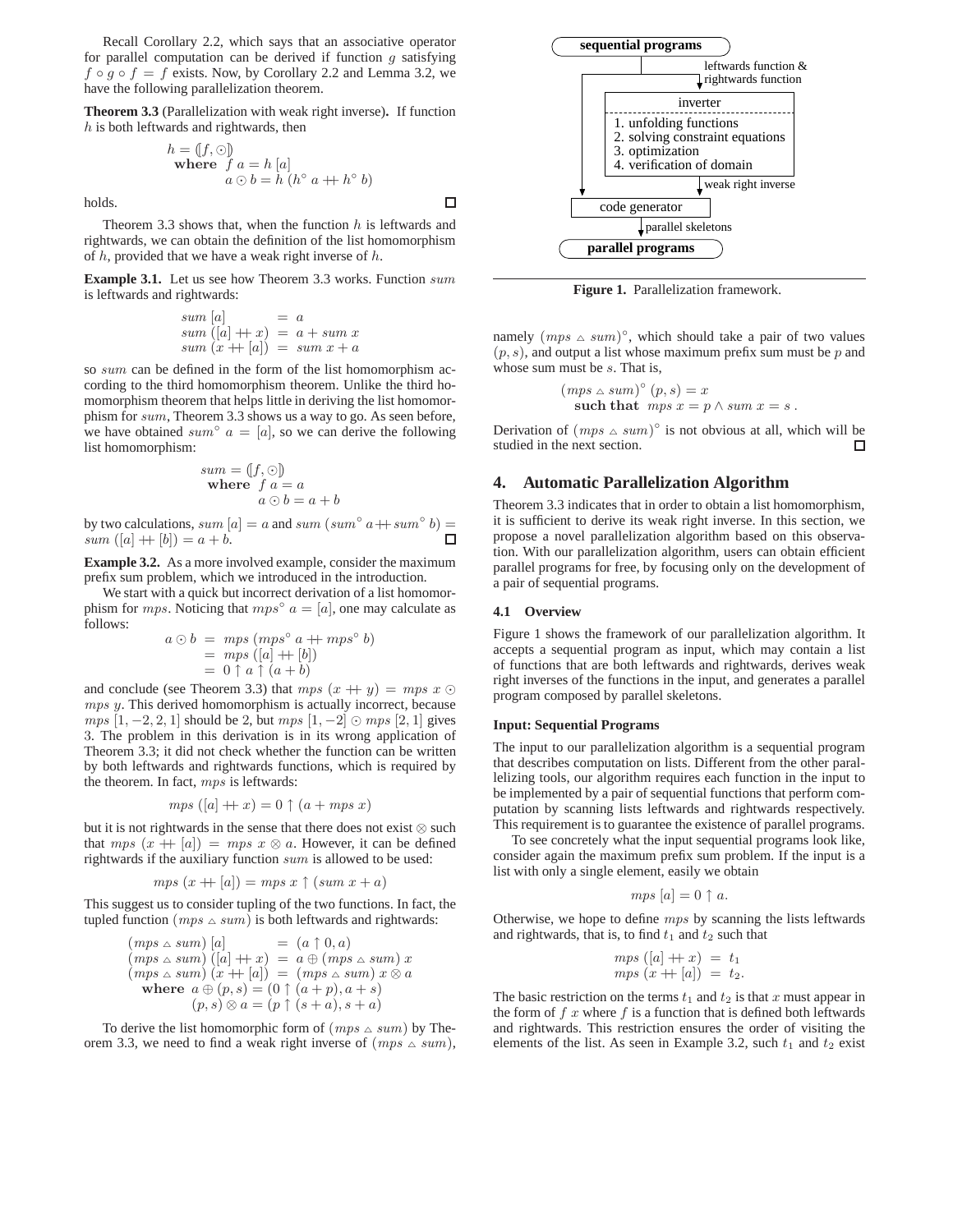with an auxiliary function sum that can be defined both leftwards and rightwards.

To parallelize more general programs, we consider another example. It is known that accumulation parameters are important in designing efficient programs. Efficient programs often appear in the following extended leftwards and rightwards forms:

$$
\begin{array}{c}\nf([a] + x) c = t_1 \\
f(x + [a]) c = t_2\n\end{array}
$$

where an accumulation parameter  $c$  is used. They seem out of the scope discussed above, but it has been shown [1] that this kind of programs can be decomposed into a combination of skeletons

$$
g'_1 \circ map \ f'_1 \circ inits
$$
  
 $g'_2 \circ map \ f'_2 \circ tails$ 

where  $f'_1$ ,  $f'_2$ ,  $g'_1$ , and  $g'_2$  are sequential functions defined without accumulation parameters. Our algorithm can deal with the latter style of sequential programs, whenever  $f'_1$ ,  $f'_2$ ,  $g'_1$ , and  $g'_2$  are defined leftwards and rightwards. As an example, consider the prefix sum problem [7, 14, 15]: given a list, compute the sums of all the prefix sublists. It can be sequentially described by

$$
psum x = psum' x 0
$$
  
\n
$$
psum' [a] c = [a + c]
$$
  
\n
$$
psum' [(a] + x) c = [a + c] + psum' x (a + c)
$$

which can be equivalently described by

$$
psum = map \ sum \ \circ \ inits
$$

where sum can be sequentially implemented by both leftwards and rightwards functions, and our algorithm can generate a parallel program for psum.

The syntax of the source language is summarized in Figure 2. The sequential program, namely the input to our algorithm, is of the following three forms:

- *lrseqs*: leftwards/rightwards programs;
- map lrseqs o inits: leftwards accumulative programs;
- map lrseqs o tails: rightwards accumulative programs.

The main functions are specified by the special identifier main. The language to define leftwards/rightwards programs will be discussed in Section 4.2.

#### **Parallelization Engine: Inverter and Code Generator**

Our parallelization engine consists of two layers: The first is the inverter and the second is the code generator.

The first layer of our algorithm, namely the inverter, derives a weak right inverse from *lrseqs*. Let  $f_1, f_2, \ldots, f_n$  be all the functions defined in the lrseqs. Then the inverter derives a weak right inverse of the tupled function, that is  $(f_1 \triangle f_2 \triangle \cdots \triangle f_n)^{\circ}$ . This layer is the main part of our parallelization engine, because weak right inverses derive associative operators that are necessary to construct list homomorphisms. We will show the automatic weak right inversion algorithm in Section 4.3.

The second layer, namely the code generator, does three things. Firstly, it derives list homomorphism for *lrseqs* based on Theorem 3.3, from the weak right inverse generated by the inverter. Secondly, it transforms the sequential program defined in one of the three basic forms into a skeletal parallel program by the following rules.

| $(f,\odot)$                                              | $=$ reduce $(\odot) \circ map f$ |
|----------------------------------------------------------|----------------------------------|
| $map(f, \odot) \circ inits = scanl(\odot) \circ map f$   |                                  |
| $map (f, \odot) \circ tails = scanr (\odot) \circ map f$ |                                  |

Finally, it generates executable parallel code for the skeletal parallel program. Our parallelization never fails whenever the derivation of weak right inverses succeeds.

#### **Output: Skeletal Parallel Programs**

Our algorithm automatically generates parallel programs that are defined with parallel skeletons, which can be executed efficiently in parallel [27]. For instance, our algorithm generates the following skeletal parallel program for mps:

$$
mps_{para} = fst \circ reduce \ (\odot) \circ map \ f
$$
  
\nwhere  
\n
$$
fst \ (a, b) = a
$$
  
\n
$$
f \ a = (a \uparrow 0, \ a)
$$
  
\n
$$
(p_x, s_x) \odot (p_y, s_y)
$$
  
\n
$$
= (mps \ \triangle sum) \ ([p_x, s_x - p_x] + [p_y, s_y - p_y])
$$

This program is an  $O(log n)$  parallel program for mps where n is the length of the input list.

# **4.2 Language to Specify Leftwards/Rightwards Programs**

We provide users with a language to write leftwards and rightwards sequential programs, which are the input of the inverter. The language captures a wide class of functions that accepts a list as input and computes a numeric value. Leftwards and rightwards sequential programs are specified by the nonterminal *lrseqs* in Figure 2. The nonterminal *lrseqs* consists of one or more function definitions  $(def)$ , which provide leftwards definitions and rightwards definitions. The body of each definition is a linear term lterm, which is constructed by additions of two linear terms, multiplications by constants, applications of a function to the rest of the list x, values of the element of the list a, constants, or conditional expressions. Any function used in *lterm* must be defined in the program, and the list element a should appear in the definition body at least once.

As an example, recall the maximum prefix sum problem. We can use the language to describe a sequential program as follows. In the following program, the ↑ operator is unfolded with the conditional expression.

```
main = mps;mps [a] = if (a \le 0) then 0 else a;
 mps ([a]++x) = if (0 \le a + mps(x))then a + mps(x)else 0;
 mps (x++[a]) = if (mps(x) < = sum(x) + a)then sum(x) + aelse mps(x);<br>= a;
  sum [a]sum ([a]++x) = a + sum(x);sum (x++[a]) = \text{sum}(x) + a;
```
It is worth noting that we need to write the leftwards and rightwards program of sum, because sum is necessary to write the rightwards program of mps. From this program, our inverter derives a weak right inverse of  $(mps \triangle sum)$ .

For successful and automatic derivation of a weak right inverse, we impose some restriction on our language. This restriction excludes some functions that are necessary for parallel computation. We can relax this restriction and deal with wider classes of functions in our framework. We will discuss these extensions in Section 6.

## **4.3 Automatic Weak Right Inversion for Parallelization**

Now we consider how to derive a weak right inverse. If *lrseqs* consists of only one function, it is easy to derive its weak right inverse, as seen in Example 3.1. But as seen in the Example 3.2, it is hard to derive a weak right inverse of a tupled function. Since many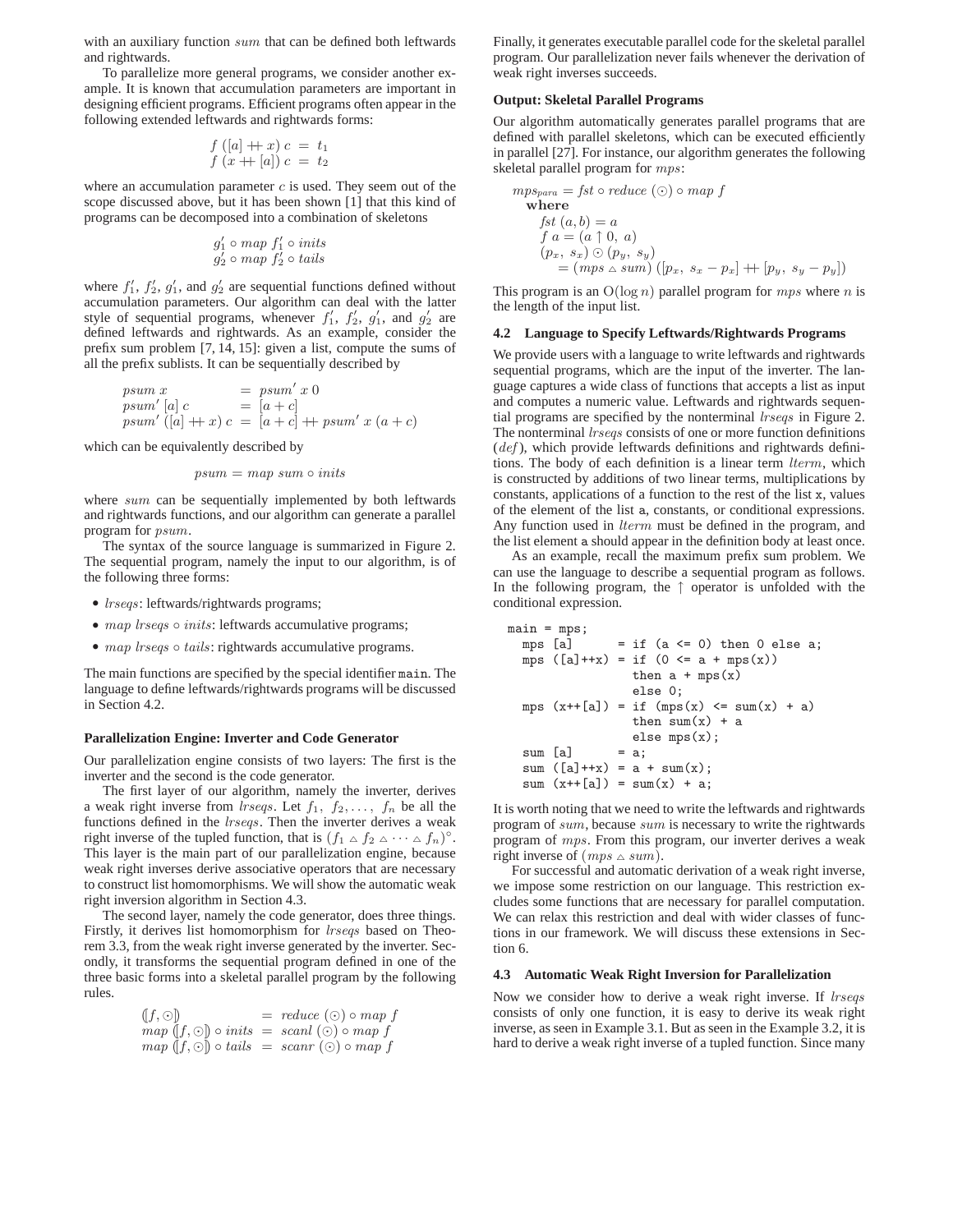



functions are defined in terms of both leftwards and rightwards by using other auxiliary functions, we will focus on the derivation of a weak right inverse of such a function.

As shown in Figure 3, our derivation of a weak right inverse is carried out by the following procedure. Firstly, we get the constraint equations by unfolding the sequential functions for an input list of fixed length. Secondly, we solve the constraint equations and get a weak right inverse that is correct but may be inefficient. Next, we optimize the weak right inverse by eliminating redundant conditional branches. Finally, we verify whether the domain of the weak right inverse is correct with respect to our preconditions. Figure 3 summarizes the four steps of the procedure. We explain these four steps from Section 4.3.1 to Section 4.3.4, and after that, we demonstrate how they work with a concrete example in Section 4.3.5.

The inverter takes only one program, either leftwards or rightwards, to derive a weak right inverse. Note that the inverter with a single program does not make up the correct parallelization algorithm without the other one, since both sequential programs of the pair are required to guarantee the existence of a parallel program as stated in Theorem 3.3.

#### **4.3.1 Unfolding Functions and Getting Constraint Equations**

As the first step to obtain a weak right inverse, we unfold the original functions to get relational expressions (constraints) that explicitly describe the relation between their input list and their output values. Since the input list of the original functions corresponds to the output of the objective weak right inverse, our objective is to derive the computation that computes the input list from the output values.

Taking the maximum prefix sum problem (Example 3.2) as an example, we may assume that the weak right inverse  $(mps \triangle sum)^\circ$ takes  $(p, s) \in \text{range}(mps \triangle sum)$  and returns a singleton list [a] as

$$
(mps \triangle sum)^{\circ} (p, s) = [a].
$$

Then we get the following equation according to the definition of the weak right inverse as

 $(p, s) = (mps \triangle sum) [a]$ 

that is,

$$
p = mps [a], \ \ s = sum [a].
$$

By unfolding the functions 
$$
mps
$$
 and  $sum$ , we get

$$
p = \textbf{if } (a \le 0) \textbf{ then } 0 \textbf{ else } a, \ s = a
$$

// *function*

```
// Inversion
```

```
// input
```
// funcSet : *all functions included in the program* // *output*

// *a weak right inverse of the tupled function*

**function** Inversion (funcSet) **return** Optimize(Solve(Unfold(funcSet)))

**function** Unfold (funcSet) constraintEquation = funcSet.Unfold(funcSet) **return** constraintEquation.EnumCond()

**function** Solve (constraintEquationSet) **foreach** ((cond, eq) **in** constraintEquationSet)  $exprs = eq.solve()$ cond.Subst(exprs) weakRightInverse.Add(cond, exprs) **return** weakRightInverse

**function** Optimize (weakRightInverse) **foreach** ((cond, exprs) **in** weakRightInverse) **if** (!cond || weakRightInverse.Or()) **then** weakRightInverse.Remove(cond,exprs) **return** weakRightInverse

// *function*

// Verification

// *input*

- // preCond : *the precondition that the functions satisfy*
- // weakRightInverse : *a weak right inverse*
- // *output*
- // *whether the weak right inverse is valid*

**function** Verification (preCond, weakRightInverse) **return** (!preCond || weakRightInverse.Or())



which can be expressed by the constraint equations with conditions in the form of  $C \Rightarrow E_1, E_2, \dots, E_n$ , where C is a constraint and each  $E_i$  is an equation:

$$
\begin{aligned}\n\{a \le 0\} &\Rightarrow p = 0, \ s = a \\
\{a > 0\} &\Rightarrow p = a, \ s = a.\n\end{aligned}
$$

These two constraint equations imply that the weak right inverse  $(mps \triangle sum)^\circ$   $(p, s)$  returns the singleton list [s] when (1) p is 0 and s is 0 or less, or  $(2)$  s is positive and equal to p.

The result is not satisfactory: The result is a partial definition of a weak right inverse and we know nothing about the case where the weak right inverse should return a longer list. It is obviously impossible to run the same algorithm for all the possible lengths of the output lists, though it would derive a full definition of a weak right inverse.

To resolve this problem, we assume that a weak right inverse returns a list whose length is the same as the number of defined functions. For example, we assume that  $(mps \triangle sum)^\circ$  returns a list of two elements. This assumption is problematic because the assumption may narrow the domain of the derived weak right inverse. We will discuss the correctness of the derived weak right inverse in Section 4.3.4.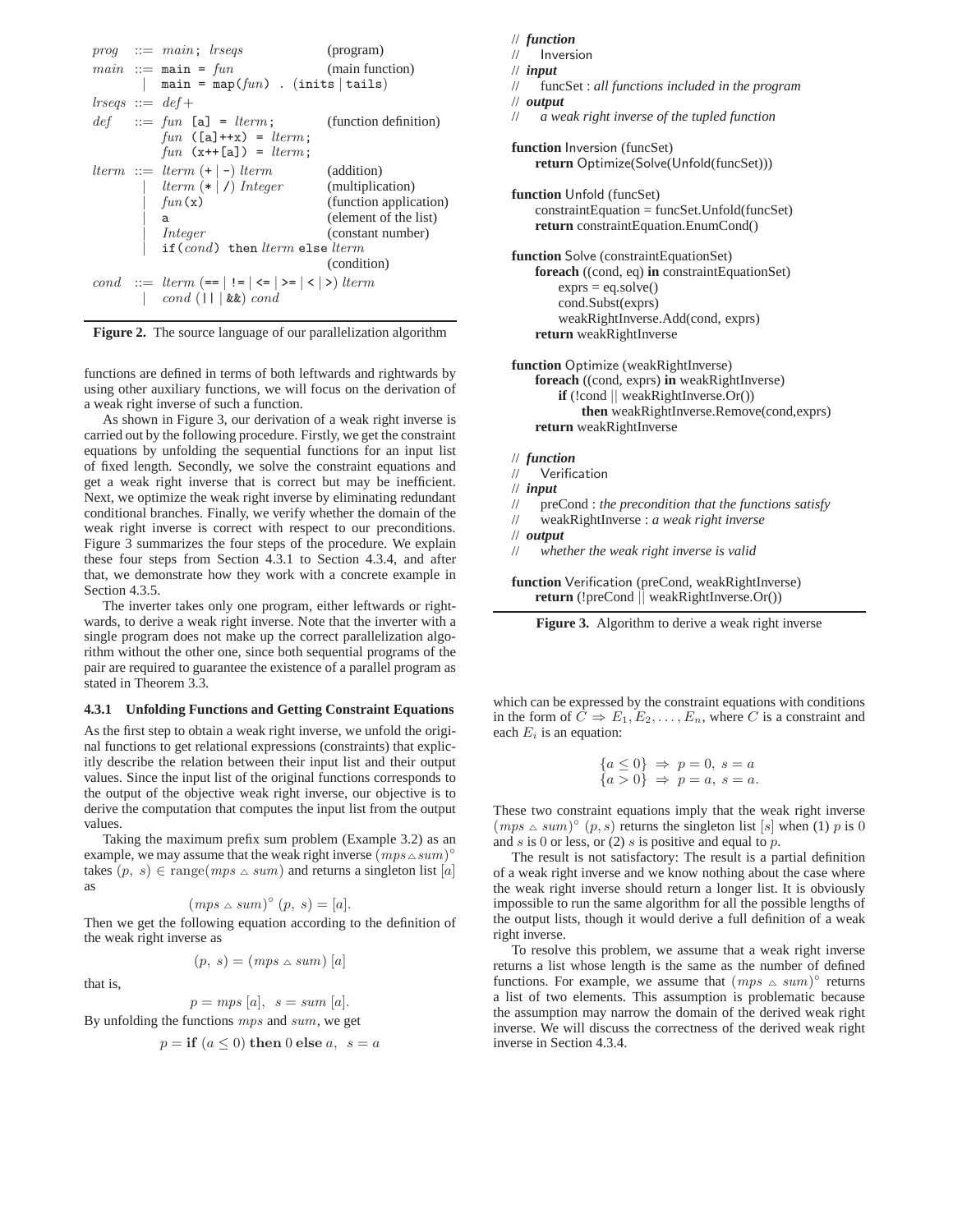#### **4.3.2 Solving Constraint Equations**

After unfolding the functions, we get the simultaneous equations that express the relation between the input variables and the output list of the objective weak right inverse. We then solve these equations using the constraint solver. If there are some variables we cannot decide their values uniquely, we substitute an arbitrary value for one of them. After that, we substitute the result of the simultaneous equations for the variables of the conditional expressions, and derive a weak right inverse.

#### **4.3.3 Optimization**

In general, the weak right inverse derived by the above-mentioned process is inefficient: If there are  $n$  functions with  $m$  conditional branches, the number of constraints can be  $2^{m(n+1)}$  in the worst case. Since there usually exist many unnecessary branches, we can improve the efficiency of the weak right inverse by eliminating unnecessary branches. Let  $C_i$  be the *i*th conditional branch. If

$$
C_i \Rightarrow \bigvee_{i \neq k} C_k \tag{1}
$$

holds, then the domain of the weak right inverse does not change even if  $C_i$  is removed. Moreover, all the branches return a correct list as a weak right inverse if the input value is in the domain. Therefore, the expression corresponding to  $C_i$  is redundant and can be removed. The expression (1) is in the form of Presburger arithmetic [25], and we can compute it by quantifier elimination [10].

## **4.3.4 Verification**

As mentioned in Section 4.3.1, the derived weak right inverse may be a partial function. That is,  $\bigvee_i C_i = \text{true}$  may not hold, where  $C_i$ denotes the ith condition. However, it is sufficient for a weak right inverse to return the value in the range of the original function. In other words, if

$$
P \Rightarrow \bigvee_i C_i \tag{2}
$$

holds, where  $P$  corresponds to the range of the original function, then the weak right inverse meets the requirement of the definition. Our algorithm works as follows. At first, the algorithm checks whether  $\bigvee_i C_i$  = *true* holds. If not, the algorithm requires the precondition that corresponds to the range of the original function, and tries checking the condition (2). These checks can be also done by quantifier elimination. If the verification fails, we fail to derive a weak right inverse.

## **4.3.5 Example: Inversion of Maximum Prefix Sum**

Now let us demonstrate the whole process of inversion by deriving a weak right inverse of  $(mps \triangle sum)$ .

Because the number of defined function is two, we assume that a weak right inverse of  $(mps \triangle sum)$  returns a list of two elements:

$$
(mps \triangle sum)^{\circ} (p, s) = [a, b]
$$

where  $(p, s) \in \text{range}(mps \triangle sum)$ . This equation is equivalent to the following equation:

$$
(p, s) = (mps \triangle sum) [a, b]
$$

By unfolding the definitions of  $\triangle$ , sum, and mps, we get the following equations:

$$
p = \textbf{if } (b \le 0)
$$
  
then if  $(0 \le a)$  then  $a$  else 0  
else if  $(0 \le a + b)$  then  $a + b$  else 0  
 $s = a + b$ 

Let us solve these simultaneous equations for  $a$  and  $b$  to get a weak right inverse. To solve these simultaneous equations, we enumerate

all conditional branches and get a set of constraint equations with conditions as follows:

$$
\begin{array}{ll}\n\{b \leq 0 \land 0 \leq a\} & \Rightarrow p = a, \ s = a + b \\
\{b \leq 0 \land 0 > a\} & \Rightarrow p = 0, \ s = a + b \\
\{b > 0 \land 0 \leq a + b\} & \Rightarrow p = a + b, \ s = a + b \\
\{b > 0 \land 0 > a + b\} & \Rightarrow p = 0, \ s = a + b\n\end{array}
$$

Solving the equations gives the following result. Two things are worth noting. Firstly, we cannot uniquely decide the values of a and  $b$  in the second, third and fourth equations, so let  $a$  be 0 here. Secondly, there is a dependency between  $p$  and  $s$  in the first and second equations, and we add it to the conditional part:

$$
{b \leq 0 \land 0 \leq a} \Rightarrow a = p, b = s - p{b \leq 0 \land 0 > 0 \land p = 0} \Rightarrow a = 0, b = s{b > 0 \land 0 \leq b \land p = s} \Rightarrow a = 0, b = s{b > 0 \land 0 > b \land p = 0} \Rightarrow a = 0, b = s
$$

Removing clearly unreachable branches and replacing  $a$  and  $b$  in the conditions by their solution yield the following equations:

$$
\begin{array}{l}\n\{s \le p \land 0 \le p\} \Rightarrow a = p, \ b = s - p \\
\{s > 0 \land p = s\} \Rightarrow a = 0, \ b = s\n\end{array}
$$

Therefore we get the following program of  $(mps \triangle sum)^\circ$ , because  $(mps \triangle sum)^\circ (p, s) = [a, b]$ :

$$
(mps \triangle sum)^{\circ}(p, s)
$$
  
= **if**  $(s \le p \land 0 \le p)$  **then**  $[p, s - p]$   
**else if**  $(s > 0 \land p = s)$  **then**  $[0, s]$ 

Next, we optimize this weak right inverse. Since the condition  $\{s \le p \wedge 0 \le p\}$  includes  $\{s > 0 \wedge p = s\}$ , our optimizer removes the branch and yields the following result:

$$
(mps \triangle sum)^{\circ}(p, s)
$$
  
= **if**  $(s \le p \land 0 \le p)$  **then**  $[p, s - p]$ 

Finally, we verify the weak right inverse. While the weak right inverse is not a total function, it is correct, because the condition (2) holds;  $s \le p \wedge 0 \le p$  holds for all list x, where  $(mps \triangle sum)x =$  $(p, s)$ , because the return value of the function  $mps$  is larger than or equal to that of sum. To verify the correctness, users specify  $s \leq p \wedge 0 \leq p$  when our algorithm requires the precondition of  $(mps \triangle sum).$ 

Now that we have got a weak right inverse of  $(mps \triangle sum)$ , Theorem 3.3 soon gives a parallel program seen in Section 4.1.

## **4.4 Properties**

Two remarks are worth making on the properties of our parallelization algorithm.

First, our inversion procedure always terminates, and moreover, the derived weak right inverse is always correct provided that the verification step succeeds.

Second, our derived parallel programs are guaranteed to be efficient in the sense that they use  $O(\log n)$  parallel time, where n is the length of the input list. This is because the weak right inverse returns a list of constant length, and thus the computation of ⊙ in Theorem 3.3 uses constant time.

# **5. Implementation and Experiments**

We have implemented an automatic parallel code generator on the parallelization algorithm in C++. Two major issues in our implementation are the speedup of the optimization step and the generation of architecture-independent parallel programs.

In the optimization step (Section 4.3.3), we need computation on a large number of constraint equations, which occupies most of the time in our parallelization algorithm. To resolve this problem, we note that all the expressions in the optimization step are in the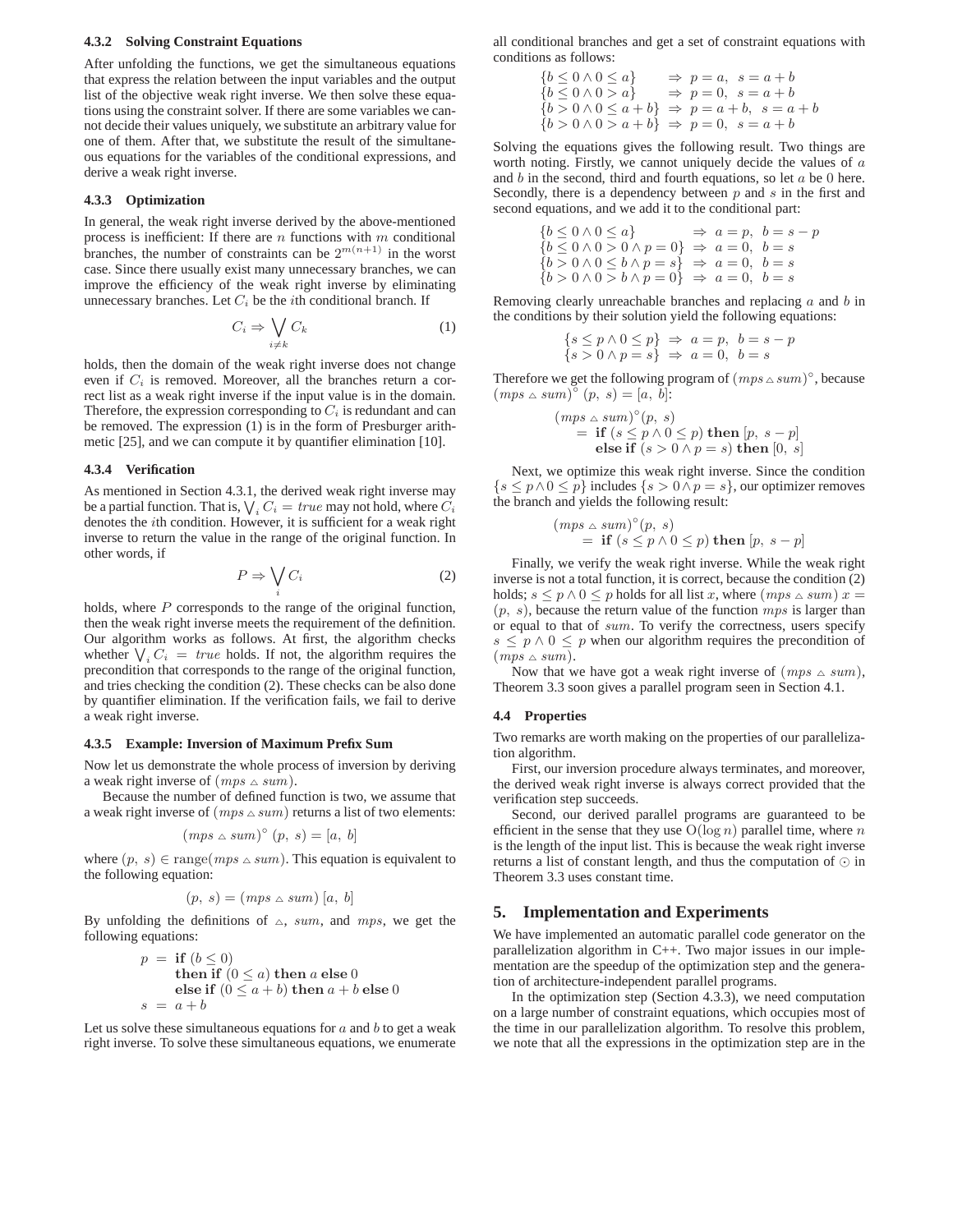form of Presburger arithmetic, and we used the Omega library that solves truth judgments in the Presburger arithmetic fast based on the *omega test* method [26]. The use of the Omega library enables our parallel code generator to work in practical time.

The generation of architecture-independent executable parallel programs is another implementation issue. We need to take into account the architecture of parallel computers to generate efficient parallel programs, but there are so many parallel architectures from shared-memory ones to distributed-memory ones that architecturespecific implementation is almost impossible. Our approach is to generate parallel programs that can be combined with the SkeTo library [24], which provides not only map and reduce but also scanl and scanr as parallel primitives based on the MPI environments. Our parallelization system generates  $C++$  code of the main routine and the function objects used with the parallel primitives.

In the rest of this section, we demonstrate the ability of our parallelization tools with two more examples, and give experimental results on the efficiency of our system.

## **5.1 Maximum Segment Sum Problem**

main = mss

To show the power of our system, we consider the maximum segment sum problem, which computes the maximum of the sums for all the segments (contiguous sublists) of a list. It is an instance of the maximum weight-sum problems [29] that capture many dynamic-programming problems. Our system can automatically parallelize all the problems on lists in [29]. As an example, we show automatic parallelization of the maximum segment sum problem.

The input sequential programs for the maximum segment sum is given as follows:

```
mss [a] = max(a, 0);mss ([a]++x) = max(a + mps(x), mss(x));
mss (x++[a]) = max(mss(x), mts(x) + a);
mps [a] = max(a, 0);mps ([a]++x) = max(0, a + mps(x));mps (x+ [a]) = max(mps(x), sum(x) + a);mts [a] = max(a, 0);
mts ([a]++x) = max(mts(x), a + sum(x));
mts (x++[a]) = max(mts(x) + a, 0);sum [a] = a;sum ([a]++x) = a + \text{sum}(x);
sum (x++[a]) = sum(x) + a;
```
where max is a macro and defined as follows:

```
max(x, y) \Rightarrow if (x>=y) then x else y
```
and mts is a function to compute the maximum sum of all the postfix sublists. From this input source code, our parallelization system generates the following weak right inverse for the function  $(mss \triangle mps \triangle mts \triangle sum).$ 

```
weakinv(mss & mps & mts & sum) (m, p, t, s)
  = if(0 <= p <= m && 0 <= t <= m && s+m <= t+p)
      then \[\bar{p}, -p-t+s, m, -m+t]\]
```
And based on the Theorem 3.3 with this weak right inverse, our code generator generates the parallel program for the SkeTo library as shown in Figure 4.

## **5.2 Line-of-Sight Problem**

Given an observation point and a list of buildings along a line (see Figure 5), the line-of-sight problem is to find which buildings are visible originating at the observation point [7]. Let each building be represented by the vertical angle from the observation point to the top of the building. Then, a building on the line is visible if and

```
struct mss_tuple_t {
  int m, p, t, s;
mss_tuple_t(int m_, int p_, int t_, int s_) {
     m = m_{-}; p = p_{-}; t = t_{-}; s = s_{-};mss_tuple_t(){}
};
struct func_t : public skeleton::unary_function
                            <int, mss_tuple_t> {
  mss_tuple_t operator()(int a) const {
    return mss_tuple_t(max(a, 0), max(a, 0),
                          max(a, 0), a);} func;
inline mss_tuple_t fwd(int *ar, int n) {
  if (n == 1) {
    return mss_tuple_t(max(*ar, 0), max(*ar, 0),
                          max(*ar, 0), *ar);
  } else {
     mss_tuple_t x = fwd(ar + 1, n - 1);
return mss_tuple_t(max(*ar + x.p, x.m),
       max(0, *ar + x.p), max(x.t, *ar + x.s), *ar + x.s;
  }
}
inline void bwd(const mss_tuple_t &x, int* ar) {<br>
ar[ 0 ] = x.p; ar[ 1 ] = -x.p - x.t + x.s;<br>
ar[ 2 ] = x.m; ar[ 3 ] = -x.m + x.t;
}
struct odot_t : public skeleton::binary_function
               <mss_tuple_t, mss_tuple_t, mss_tuple_t> {
  mss_tuple_t operator()(const mss_tuple_t &x,
                             const mss_tuple_t &y) const {
     int ar[4*2]; bwd(x, ar); bwd(y, ar+4);
    return fwd(ar, 4*2);
  }
} odot;
 ...
  /* main routine */
  dist_list<mss_tuple_t> *list1
    = list_skeletons::map(func, data);
  mss_tuple_t result
    = list_skeletons::reduce(odot, list1);
  return result.m;
```
**Figure 4.** The generated parallel program for the maximum segment sum problem. The bwd function is the implementation of the weak right inverse and func and odot are function objects that are used in calling skeletal primitives.

only if no other building between it and the observation point has a greater vertical angle.

We start by solving this problem sequentially. Since we have to compute on each point, it is natural to use the form of  $map$  f  $\circ inits$ as discussed in Section 4.1.

```
main = map(visible) . inits;
visible [a] = 1;
visible ([a]++x) = if (a \leq max(x) \&x visible(x) == 1)then 1 else 0;
visible (x++[a]) = if (amax(x) < = a) then 1 else 0;\text{amax} [a] = a;
amax ([a]++x) = max(a, amax(x));
amax (x++[a]) = max(amax(x), a);
```
From this source code the system automatically generates a weak right inverse for the function (visible  $\triangle$  amax).

weakinv(visible & amax) (v,m)  $=$  if(v == 1 && 0 <= m) then  $[0, m]$ else if  $(v == 0 & & 0 <= m)$  then  $[m, 0]$ 

Finally, based on this weak right inverse, the system generates parallel code using skeletal primitives, map and scanl. Note that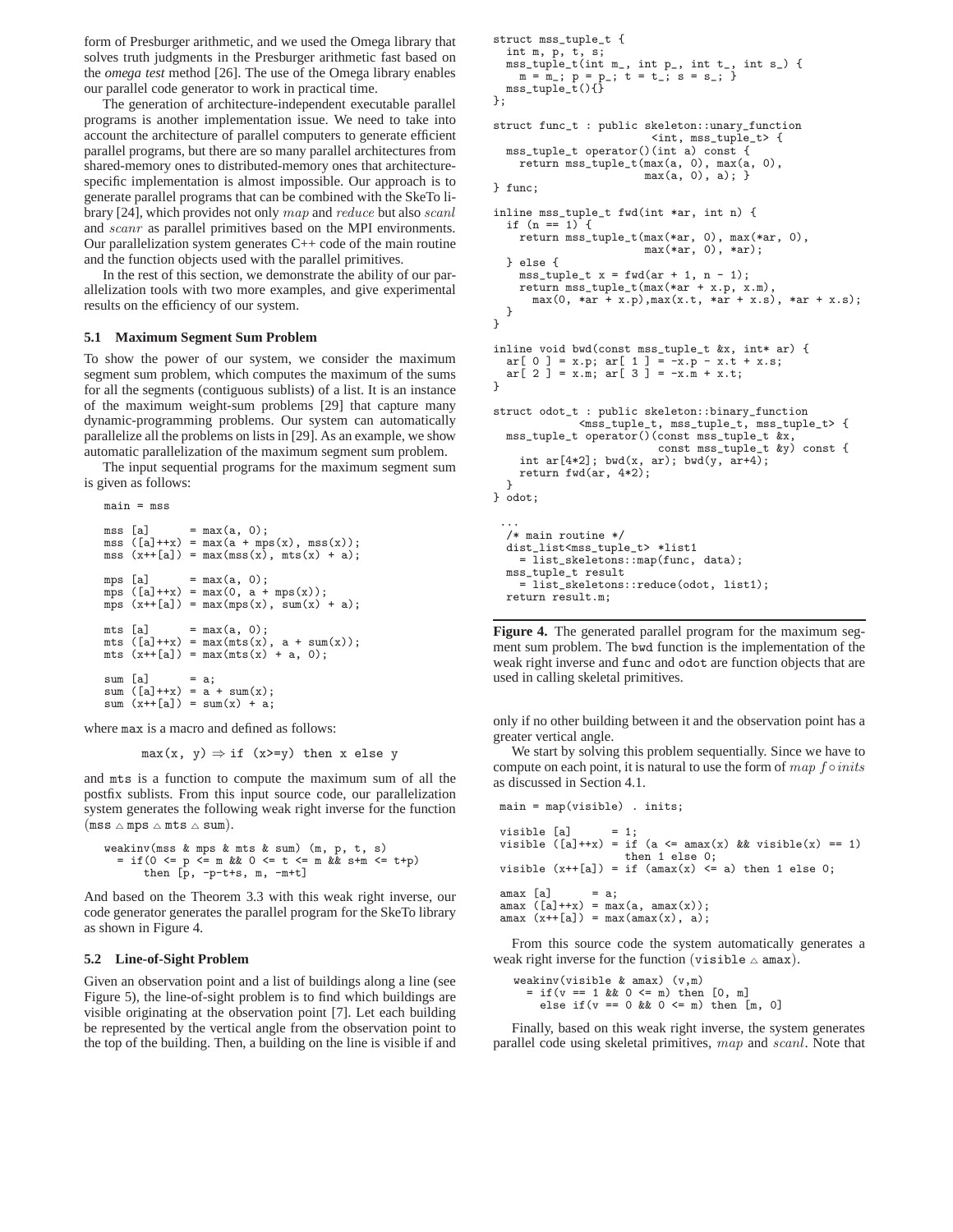

**Figure 5.** Line-of-sight problem. This figure shows the sequence of buildings. There is no obstacle to see the bldg-7, so the bldg-7 is visible. In this case, the answer is  $[1, 1, 0, 0, 1, 0, 1, 0]$ .

| <b>Table 1.</b> Execution time (in seconds) for inversion. |                 |                |  |  |  |  |
|------------------------------------------------------------|-----------------|----------------|--|--|--|--|
|                                                            | <b>Branches</b> | Execution time |  |  |  |  |
| Max. prefix sum                                            |                 | 0.021          |  |  |  |  |
| Max. segment sum                                           | $\prime$ ()     | 0.209          |  |  |  |  |
| Line of sight                                              |                 | 0.021          |  |  |  |  |

**Table 2.** Execution time (in seconds) for generated parallel programs.

| <b>Processors</b> |      |       |       | 32    |
|-------------------|------|-------|-------|-------|
| Max. prefix sum   | 3.30 | 0.845 | 0.212 | 0.126 |
| Max. segment sum  | 6.25 | 1.58  | 0.401 | 0.236 |
| Line of sight     | 6.53 | 1.70  | 0.445 | 0.250 |

the following equation holds for the main program:

 $los = map visible \circ inits$  $= map (fst \circ (visible \triangle amax)) \circ inits$  $=$  map fst  $\circ$  map (visible  $\triangle$  amax)  $\circ$  inits

 $= map fst \circ scanl \ (\odot)$ 

where *fst* is a function that returns the first value of the pair and  $\odot$ is the associative operator derived from the weak right inverse of  $(visible \triangle amax).$ 

## **5.3 Experimental Results**

To verify the efficiency of our parallelization algorithm and the generated parallel programs, we have made the following experiments.

First, we give the experimental result of the parallelization algorithm. It is worth remarking that for mss, nine if-statements implied in the function max cause 70 branches in total before optimization. But due to the use of the Omega library, it takes only 0.209 s in deriving the weak right inverse. Table 1 shows the execution times of computing weak right inverses for three examples.

Next we show the experimental result of the generated parallel programs. We used our PC-clusters that consists of uniform PCs with Pentium 4 Xeon 2.4 GHz CPU and 2 GB of memory connected Gigabit Ethernet. The OS is Linux 2.4 and the C++ compiler and the base MPI library used in SkeTo library are gcc 4.1.1 and mpich 1.2.7 respectively. We executed three parallel programs for the maximum prefix sum problem, the maximum segment sum problem, and the line-of-sight problem using an array of 64M (almost 67 million) elements using up to 32 processors. The execution times are given in Table 2 and the relative speedups against each programs executed on one processor are given in Figure 6. With these results, we can confirm the efficiency of the parallel programs generated by our system.

# **6. Discussion and Related Work**

In this section, we discuss most related work in addition to that in the introduction, and highlight limitations and extensions of our parallelization system.



**Figure 6.** Speedups for the three programs

## **6.1 Derivation of List Homomorphism**

The research on parallelization via derivation of list homomorphisms has gained great interest, and there have been many approaches, such as the third homomorphism theorem based method [15, 19], function composition based method [14], matrix multiplication based method [31] and recurrence equation based method [2]. Our approach is unique in its use of weak right inverse in derivation of parallel programs. One of the advantages of our approach is that our parallelization framework works well for any function, if we have a way to obtain a weak right inverse. We used the Omega library to solve truth judgments in the Presburger arithmetic. We would derive the more parallel programs from sequential programs if we use the more powerful constraint solvers. In addition, it might be possible to extend our approach to other data structures such as trees, but this could be difficult with the other approaches.

## **6.2 Inversion and Parallelization**

We have reduced parallelization process to derivation of a weak right inverse, and thus our approach is related to researches on automatic inversion [12, 13, 17, 18, 20, 23]. Different from the inverse that does not always exist for a given function, our weak right inverse always exists for any function. To guarantee the efficiency of the weak right inverse, as in Section 4, we impose some restriction on our objective functions and obtain a weak right inverse by solving linear equations. Though it may look restrictive, our framework is powerful enough to solve many practical examples including most recurrence equations, and to generate efficient parallel programs within the framework of Presburger arithmetics. It will be interesting to see if we can make better use of techniques on inversion to parallelize more functions.

#### **6.3 Generalization**

We have an assumption (as in Section 4.3.1) that the output list of a weak right inverse is of constant length. This assumption excludes many functions that are necessary for parallel computation. One example is the function length, which computes the length of a list. Our algorithm cannot derive a weak right inverse of length though length is both leftwards and rightwards.

length [a] = 1  
length ([a] +
$$
x
$$
) = 1 + length  $x$   
length  $(x + |a|)$  = length  $x + 1$ 

This is because variable  $a$  does not appear in the definition body, which is required by our system. This problem may be solved by generalization: generalizing constant 1 to variable a. This generalization would split *length* into two functions, *length'* and  $map$ , as follows: